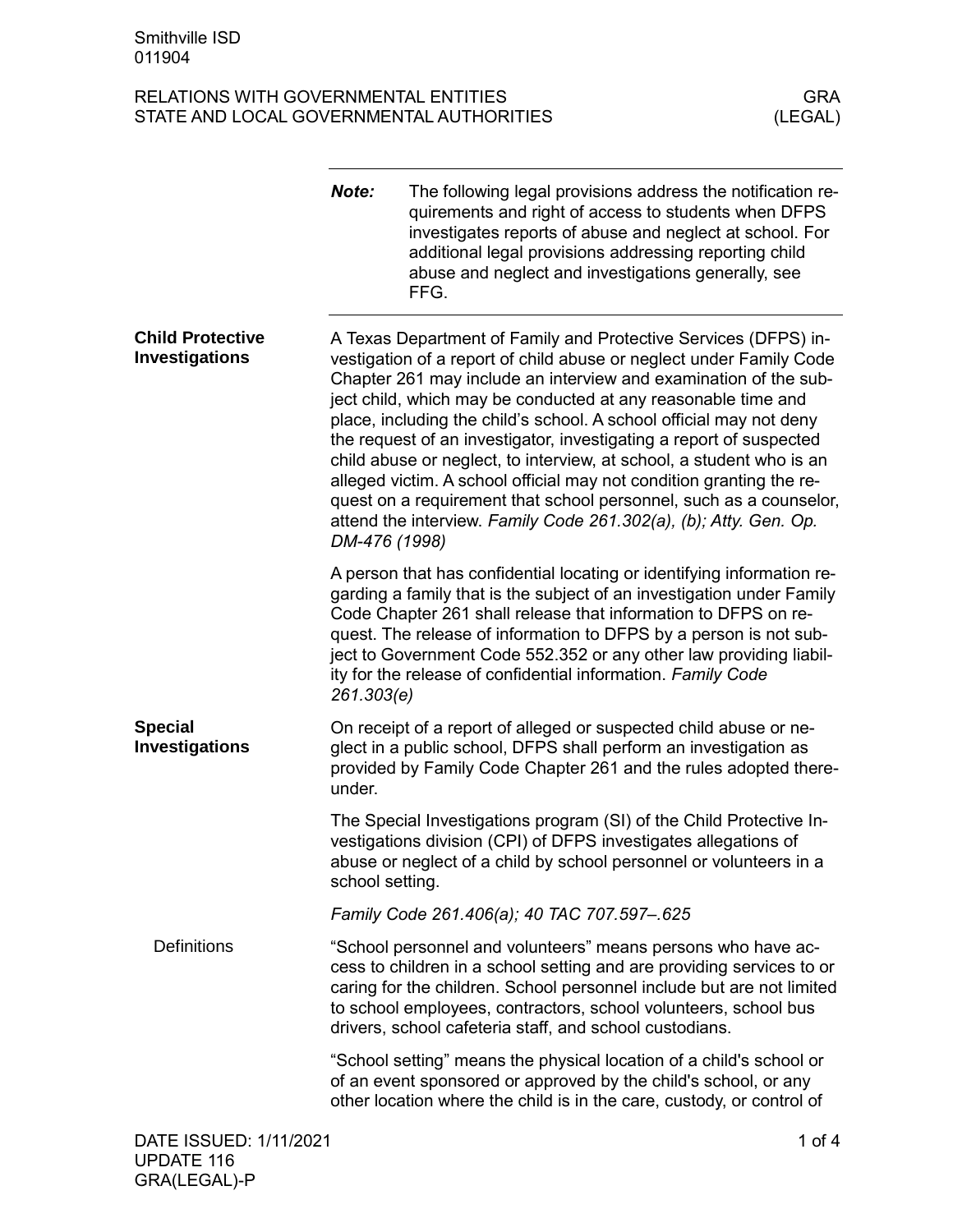|  |                                         | school personnel in their official capacity, including transportation<br>services. This does not include:                                                                                                                                                                                                                                                                                                                       |                                                                                                                                                                                                                        |  |  |
|--|-----------------------------------------|---------------------------------------------------------------------------------------------------------------------------------------------------------------------------------------------------------------------------------------------------------------------------------------------------------------------------------------------------------------------------------------------------------------------------------|------------------------------------------------------------------------------------------------------------------------------------------------------------------------------------------------------------------------|--|--|
|  |                                         | 1.                                                                                                                                                                                                                                                                                                                                                                                                                              | School settings involving only children in facilities regulated<br>by the Texas Health and Human Services Commission<br>(HHSC) when HHSC contracts with the local school district to<br>provide education services; or |  |  |
|  |                                         | 2.                                                                                                                                                                                                                                                                                                                                                                                                                              | School settings that are a part of child care operations regu-<br>lated by the Child Care Licensing division of HHSC.                                                                                                  |  |  |
|  |                                         | 40 TAC 707.605(6)-(7)                                                                                                                                                                                                                                                                                                                                                                                                           |                                                                                                                                                                                                                        |  |  |
|  | Notice to School<br>Personnel           | Prior to conducting an investigation of school personnel or volun-<br>teers, SI shall notify the school principal (or the principal's supervi-<br>sor if the school principal is an alleged perpetrator) of the fact that<br>a report has been assigned for investigation, the nature of the alle-<br>gations contained in the report, and the date and time SI plans to<br>visit the school campus to begin the investigation. |                                                                                                                                                                                                                        |  |  |
|  |                                         | SI must also orally notify the superintendent about the investiga-<br>tion.                                                                                                                                                                                                                                                                                                                                                     |                                                                                                                                                                                                                        |  |  |
|  |                                         | SI must request that the school personnel notified of the investiga-<br>tion not alert the alleged perpetrator or others regarding the report<br>until SI has had an opportunity to interview the alleged perpetrator.                                                                                                                                                                                                          |                                                                                                                                                                                                                        |  |  |
|  |                                         | Family Code 261.105(d); 40 TAC 707.615                                                                                                                                                                                                                                                                                                                                                                                          |                                                                                                                                                                                                                        |  |  |
|  | No Interference with<br>Investigation   | School officials or other persons related to the school setting may<br>not interfere with an investigation of a report of child abuse or ne-<br>glect conducted by DFPS.                                                                                                                                                                                                                                                        |                                                                                                                                                                                                                        |  |  |
|  | Interviews on<br><b>School Premises</b> | Interviews and examinations in a school investigation may take<br>place on or off the school premises, as deemed appropriate by SI,<br>pursuant to all applicable standards. SI will notify appropriate<br>school personnel prior to conducting an interview or visual inspec-<br>tion on school premises.                                                                                                                      |                                                                                                                                                                                                                        |  |  |
|  | <b>Presence of School</b><br>Personnel  | SI may request that school personnel or volunteers not be present<br>during the interview or visual inspection of an alleged victim, an al-<br>leged perpetrator, an adult or child witness, or any other person<br>who may have information relevant to the investigation if the inves-<br>tigator determines that:                                                                                                            |                                                                                                                                                                                                                        |  |  |
|  |                                         | 1.                                                                                                                                                                                                                                                                                                                                                                                                                              | The presence of school personnel or volunteers would com-<br>promise the integrity of the investigation; or                                                                                                            |  |  |
|  |                                         | 2.                                                                                                                                                                                                                                                                                                                                                                                                                              | A better interview or examination of the child would result<br>without school personnel or volunteers being present.                                                                                                   |  |  |
|  |                                         | Family Code 261.303(a); 40 TAC 707.619(a)                                                                                                                                                                                                                                                                                                                                                                                       |                                                                                                                                                                                                                        |  |  |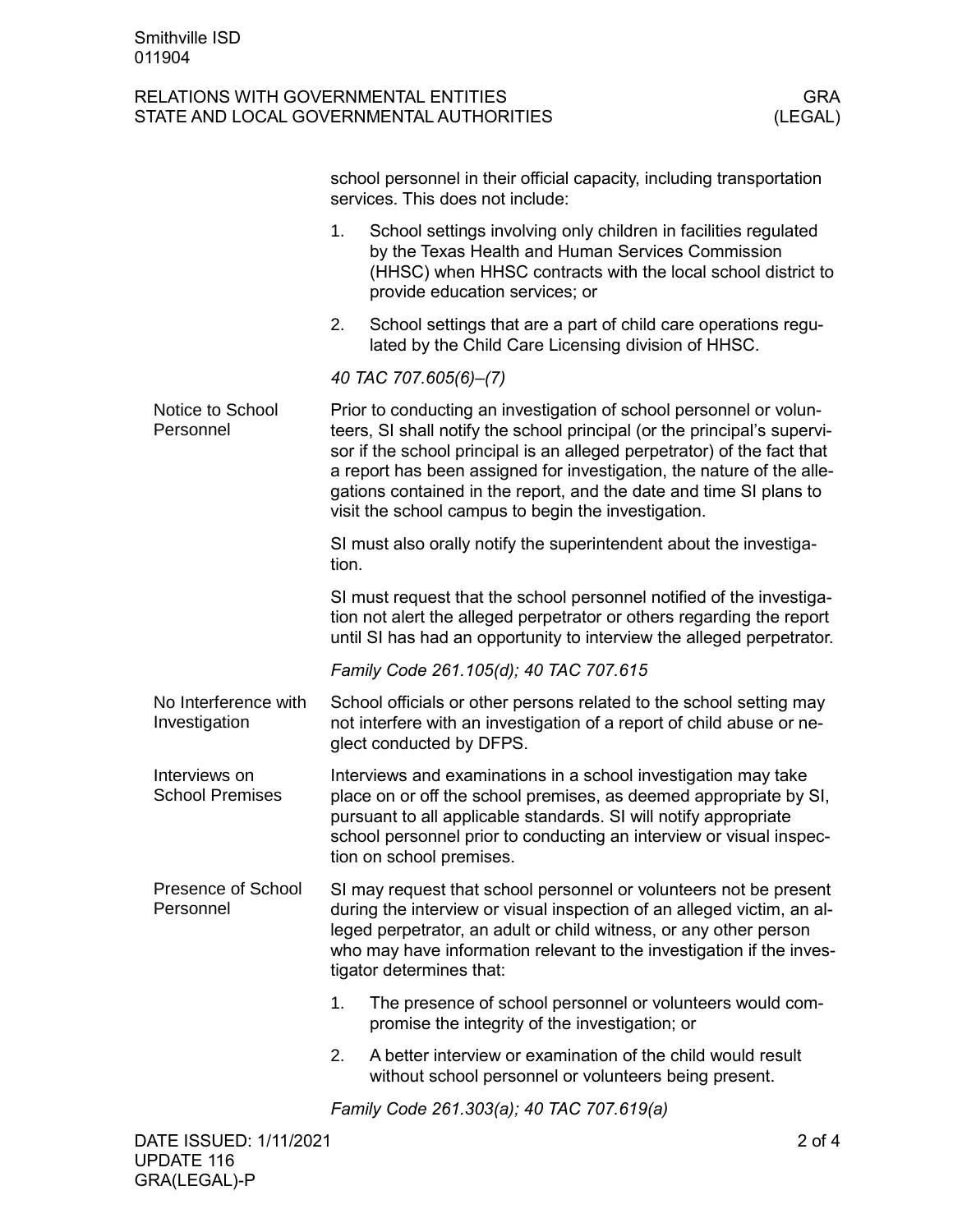| <b>Report of Findings</b>                    | After the completion of an investigation, SI must provide a report of<br>the investigation, redacted to remove the identity of the reporter, to<br>the Texas Education Agency (Director of Education Investigations)<br>for an investigation concerning an employee of the district. On re-<br>quest, SI shall provide a redacted copy of the report to the follow-<br>ing: |                                                                                                                                                                                                                                                                                               |  |
|----------------------------------------------|-----------------------------------------------------------------------------------------------------------------------------------------------------------------------------------------------------------------------------------------------------------------------------------------------------------------------------------------------------------------------------|-----------------------------------------------------------------------------------------------------------------------------------------------------------------------------------------------------------------------------------------------------------------------------------------------|--|
|                                              | 1.                                                                                                                                                                                                                                                                                                                                                                          | State Board for Educator Certification;                                                                                                                                                                                                                                                       |  |
|                                              | 2.                                                                                                                                                                                                                                                                                                                                                                          | The president of the school board;                                                                                                                                                                                                                                                            |  |
|                                              | 3.                                                                                                                                                                                                                                                                                                                                                                          | The superintendent; and                                                                                                                                                                                                                                                                       |  |
|                                              | 4.                                                                                                                                                                                                                                                                                                                                                                          | The school principal, unless the principal is the alleged perpe-<br>trator.                                                                                                                                                                                                                   |  |
|                                              | SI is not required to provide notice to a school official if it adminis-<br>tratively closes a report of abuse or neglect prior to notifying school<br>officials that DFPS received a report of abuse or neglect in the<br>school setting.                                                                                                                                  |                                                                                                                                                                                                                                                                                               |  |
|                                              | Family Code 261.406(b); 40 TAC 707.623                                                                                                                                                                                                                                                                                                                                      |                                                                                                                                                                                                                                                                                               |  |
| <b>Students Taken into</b><br><b>Custody</b> | A child may be taken into custody under Family Code Title 3 (Juve-<br>nile Justice Code):                                                                                                                                                                                                                                                                                   |                                                                                                                                                                                                                                                                                               |  |
|                                              | 1.                                                                                                                                                                                                                                                                                                                                                                          | Pursuant to an order of the juvenile court.                                                                                                                                                                                                                                                   |  |
|                                              | 2.                                                                                                                                                                                                                                                                                                                                                                          | Pursuant to the laws of arrest.                                                                                                                                                                                                                                                               |  |
|                                              | 3.                                                                                                                                                                                                                                                                                                                                                                          | By a law enforcement officer, including a school district peace<br>officer, if there is probable cause to believe the student has<br>engaged in a criminal violation, delinquent conduct, conduct<br>indicating a need for supervision, or conduct that violates a<br>condition of probation. |  |
|                                              | 4.                                                                                                                                                                                                                                                                                                                                                                          | By a probation officer, if there is probable cause to believe the<br>student has violated a condition of probation or a condition of<br>release.                                                                                                                                              |  |
|                                              | 5.                                                                                                                                                                                                                                                                                                                                                                          | Pursuant to a directive to apprehend issued by a juvenile<br>court.                                                                                                                                                                                                                           |  |
|                                              | 6.                                                                                                                                                                                                                                                                                                                                                                          | By a law enforcement officer, to take the child's fingerprints or<br>photograph, as set forth at Family Code 58.0021.                                                                                                                                                                         |  |
|                                              | Family Code 52.01(a), 58.0021                                                                                                                                                                                                                                                                                                                                               |                                                                                                                                                                                                                                                                                               |  |
|                                              |                                                                                                                                                                                                                                                                                                                                                                             | In addition, a child may be taken into custody without a court order:                                                                                                                                                                                                                         |  |